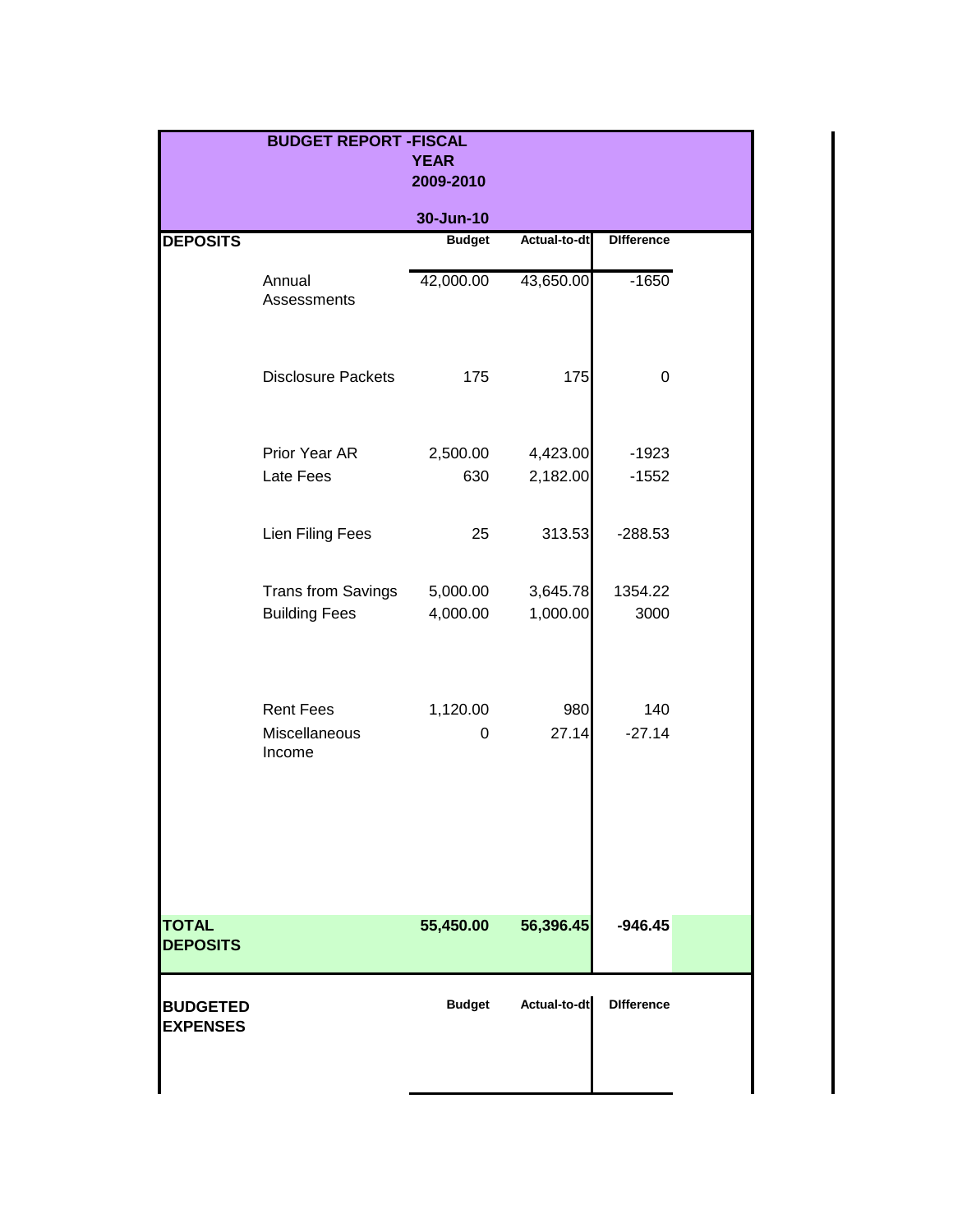| <b>NET TOTAL</b>                                |                                               |                       | 1,194.82              |                |  |
|-------------------------------------------------|-----------------------------------------------|-----------------------|-----------------------|----------------|--|
| <b>TOTAL</b><br><b>DISBURSEM</b><br><b>ENTS</b> |                                               | 55,450.00             | 55,201.63             | 248.37         |  |
|                                                 |                                               |                       |                       |                |  |
|                                                 | Misc<br>Legal/Road<br>Reimburse               | 200<br>0              | 301.2<br>0            | $-101.2$<br>0  |  |
|                                                 | Dam/Lake                                      | 5,500.00              | 3,395.78              | 2104.22        |  |
|                                                 | <b>Trans to Reserve</b><br>From Building Fees | 8,500.00              | 8,500.00              | 0              |  |
|                                                 | Property<br>Manager/Sub<br>Contractors        | 0                     | 0                     | 0              |  |
|                                                 | Records/Communic<br>ations                    | 1,800.00              | 1,150.60              | 649.4          |  |
|                                                 | Area<br><b>Bath House</b>                     | 1,500.00              | 1,439.10              | 60.9           |  |
|                                                 | Beach/Recreation                              | 9,354.00              | 12,181.01             | $-2827.01$     |  |
|                                                 | Insurance<br>Roads                            | 2,600.00<br>24,346.00 | 2,559.00<br>24,356.25 | 41<br>$-10.25$ |  |
|                                                 | Lein/Legal Services                           | 1,100.00              | 695                   | 405            |  |
|                                                 | Electric                                      | 200                   | 235.69                | $-35.69$       |  |
|                                                 | Income Tax                                    | 350                   | 388                   | $-38$          |  |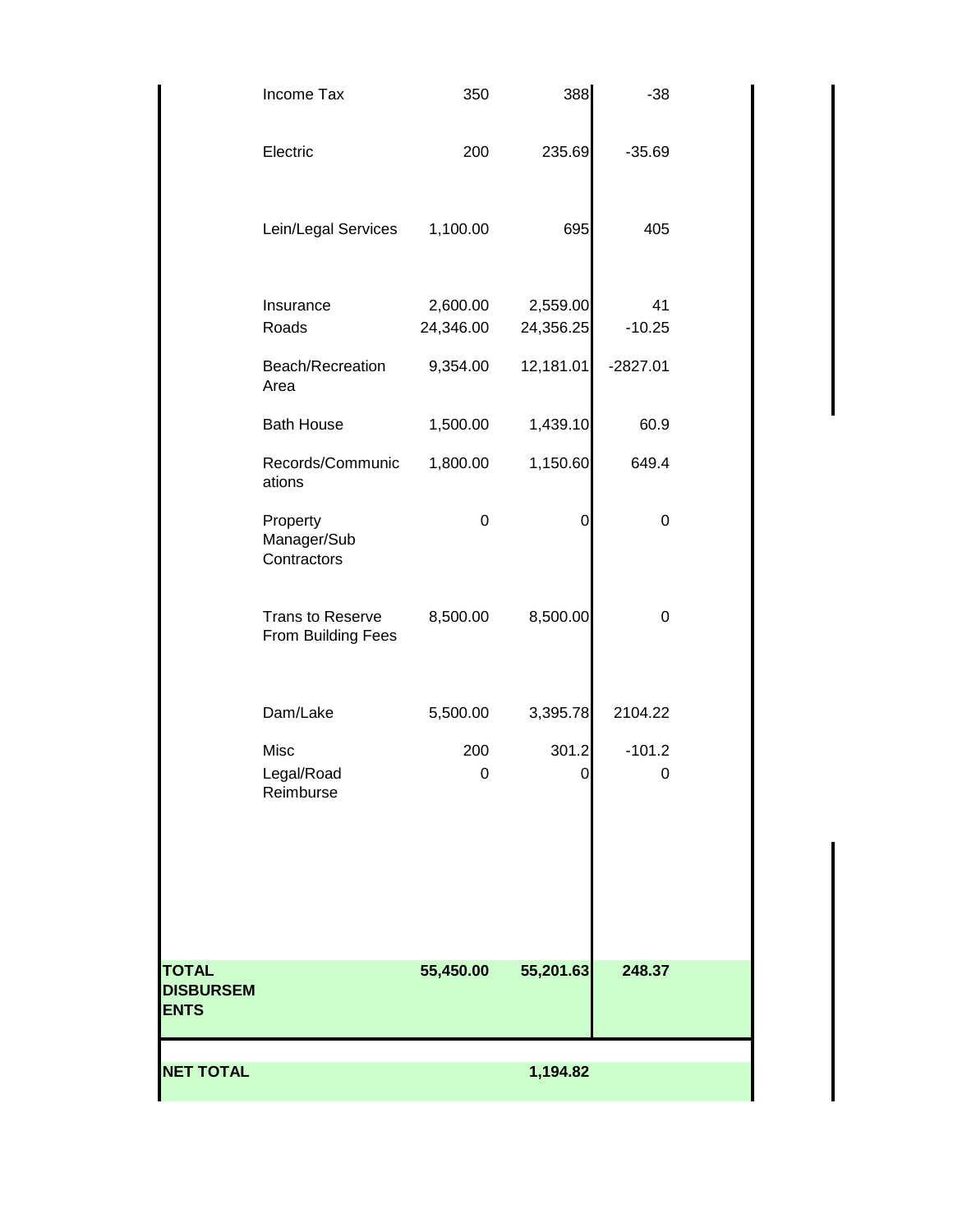| <b>Budgeted</b>                           |           |
|-------------------------------------------|-----------|
| <b>Funds</b>                              |           |
| <b>Account</b>                            | 30-Jun-10 |
| <b>Starting</b><br>balance for<br>2009-10 | 27,182.45 |
| Deposits<br>Disbursemen                   | 56,396.45 |
| ts                                        | 55,201.63 |
| <b>Closing</b>                            | 28,377.27 |
| <b>Balance</b>                            |           |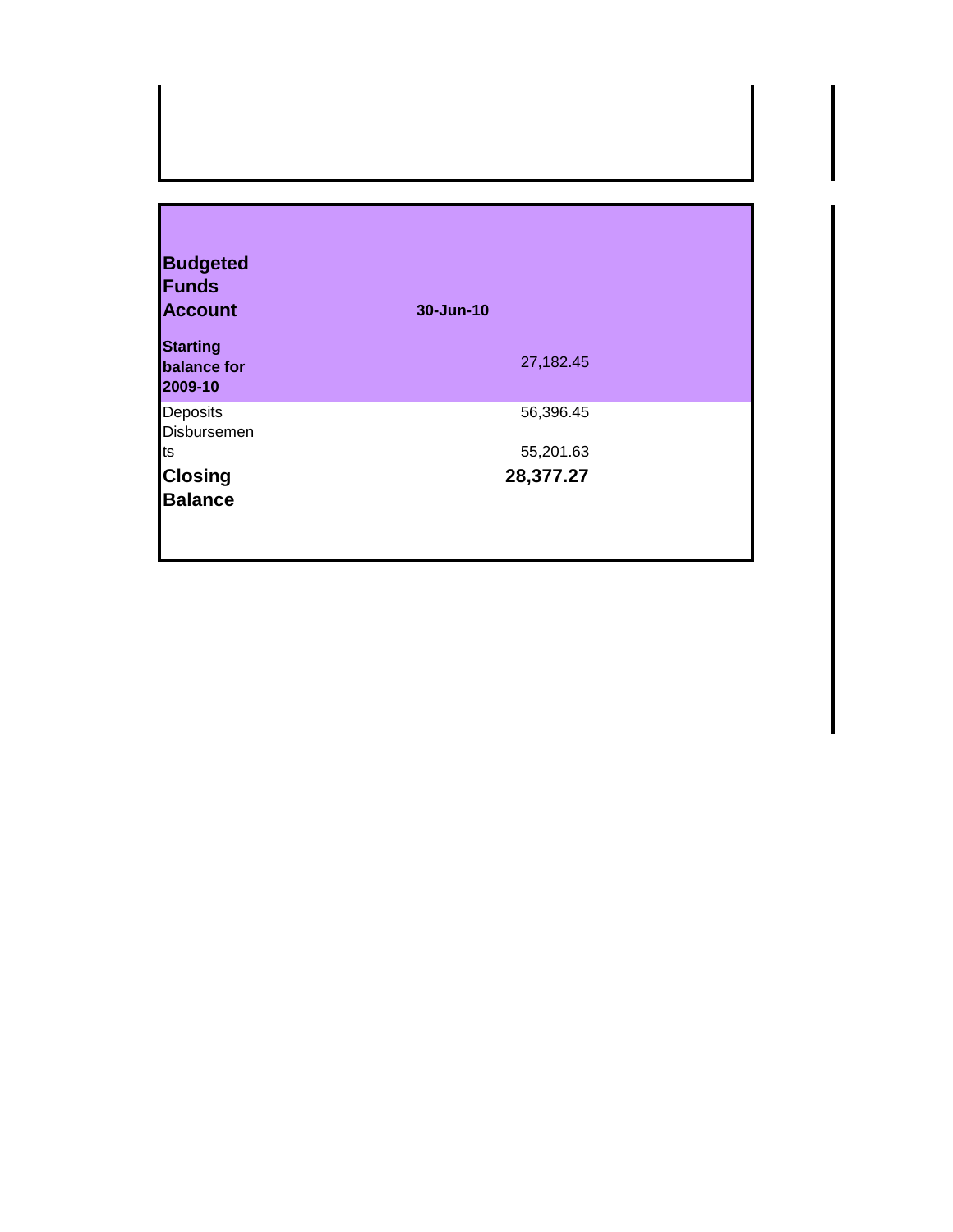| <b>SPECIAL PURPOSE</b><br><b>FUNDS</b>              |                                                   |           |                     |  |
|-----------------------------------------------------|---------------------------------------------------|-----------|---------------------|--|
|                                                     |                                                   | 30-Jun-10 |                     |  |
| <b>DAM/LAKE</b><br><b>RECEIPTS</b>                  |                                                   | Planned   | <b>Actual to-dt</b> |  |
|                                                     | Special<br>Assessme<br>nt (2nd of<br>5 years)     | 16,500.00 | 16,432.00           |  |
|                                                     | Prior Year<br>AR--<br>Special<br>Assmt            | 1,355.00  | 2,067.50            |  |
| <b>DAM/LAKE</b><br><b>DISBURSEMEN</b><br><b>TS</b>  |                                                   |           |                     |  |
|                                                     | <b>GAIP</b><br>Loan and<br>Fees                   | 14,257.00 | 14,256.84           |  |
| <b>DAM/LAKE</b><br><b>BALANCE for</b><br>2009-10    |                                                   |           | 4,242.66            |  |
| <b>FISH FUND</b>                                    |                                                   |           |                     |  |
| <b>RECEIPTS</b>                                     | Raffle,<br>Festival,<br>Donations                 |           | 4,551.35            |  |
|                                                     | Transferre<br>d from<br>Dam/Lake<br><b>Budget</b> |           | 3,145.78            |  |
| <b>TOTAL</b><br><b>RECEIPTS</b>                     |                                                   |           | 7,697.13            |  |
| <b>FISH FUND</b><br><b>DISBURSEMEN</b><br><b>TS</b> |                                                   |           |                     |  |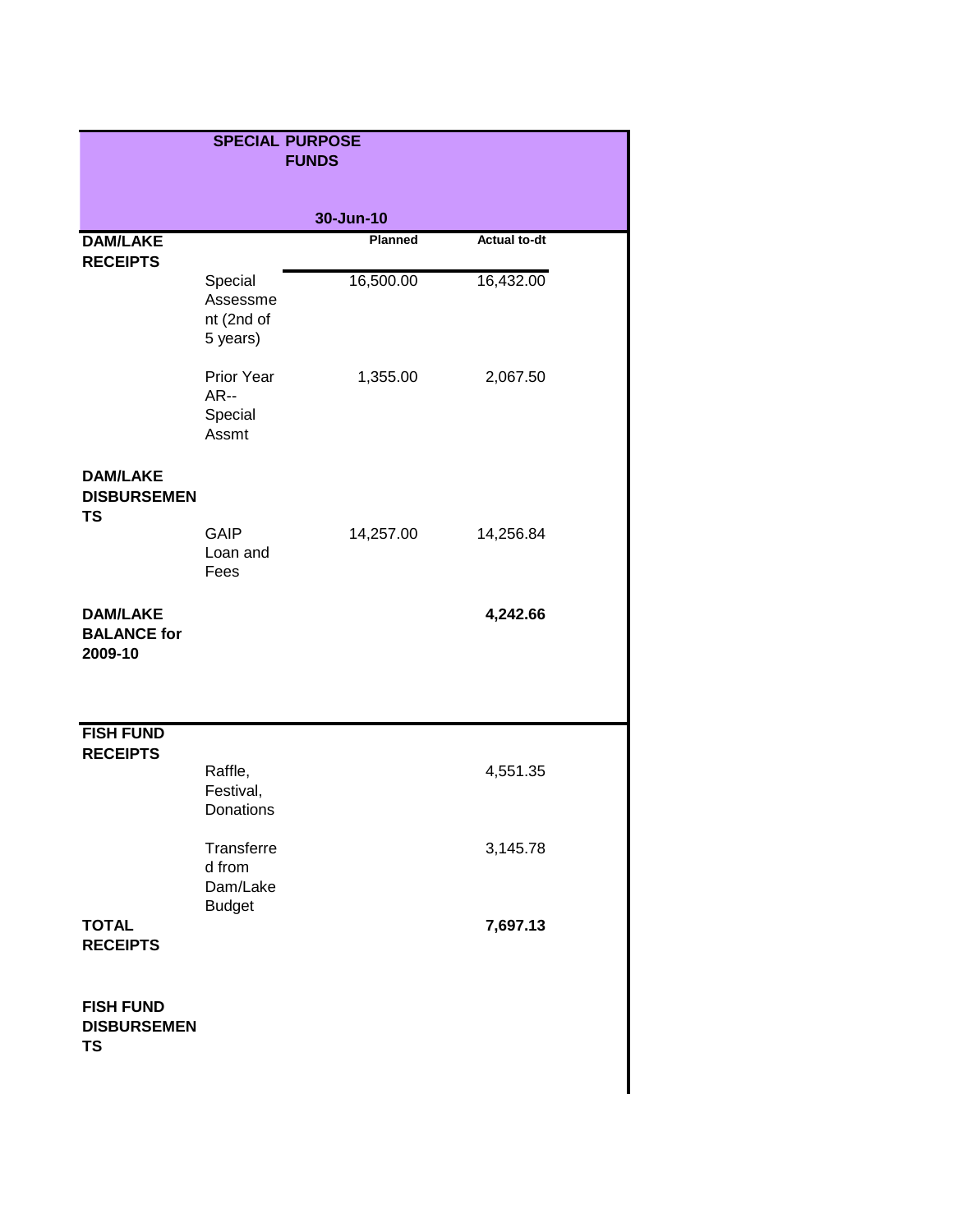|                                                 | Festival<br>Expenses               | 837.21   |  |
|-------------------------------------------------|------------------------------------|----------|--|
|                                                 | Fish<br>Restockin<br>g<br>expenses | 6,859.92 |  |
| <b>TOTAL</b><br><b>DISBURSEMEN</b><br><b>TS</b> |                                    | 7,697.13 |  |
| <b>NET TOTAL</b>                                |                                    | 0        |  |

| <b>Special</b>                 |           |
|--------------------------------|-----------|
| <b>Funds</b>                   |           |
| <b>Account</b>                 | 30-Jun-10 |
| <b>Starting</b><br>balance for |           |
| 2009-10                        | 14,544.57 |
| Deposits                       | 18,499.50 |
| <b>Disbursements</b>           | 14,256.84 |